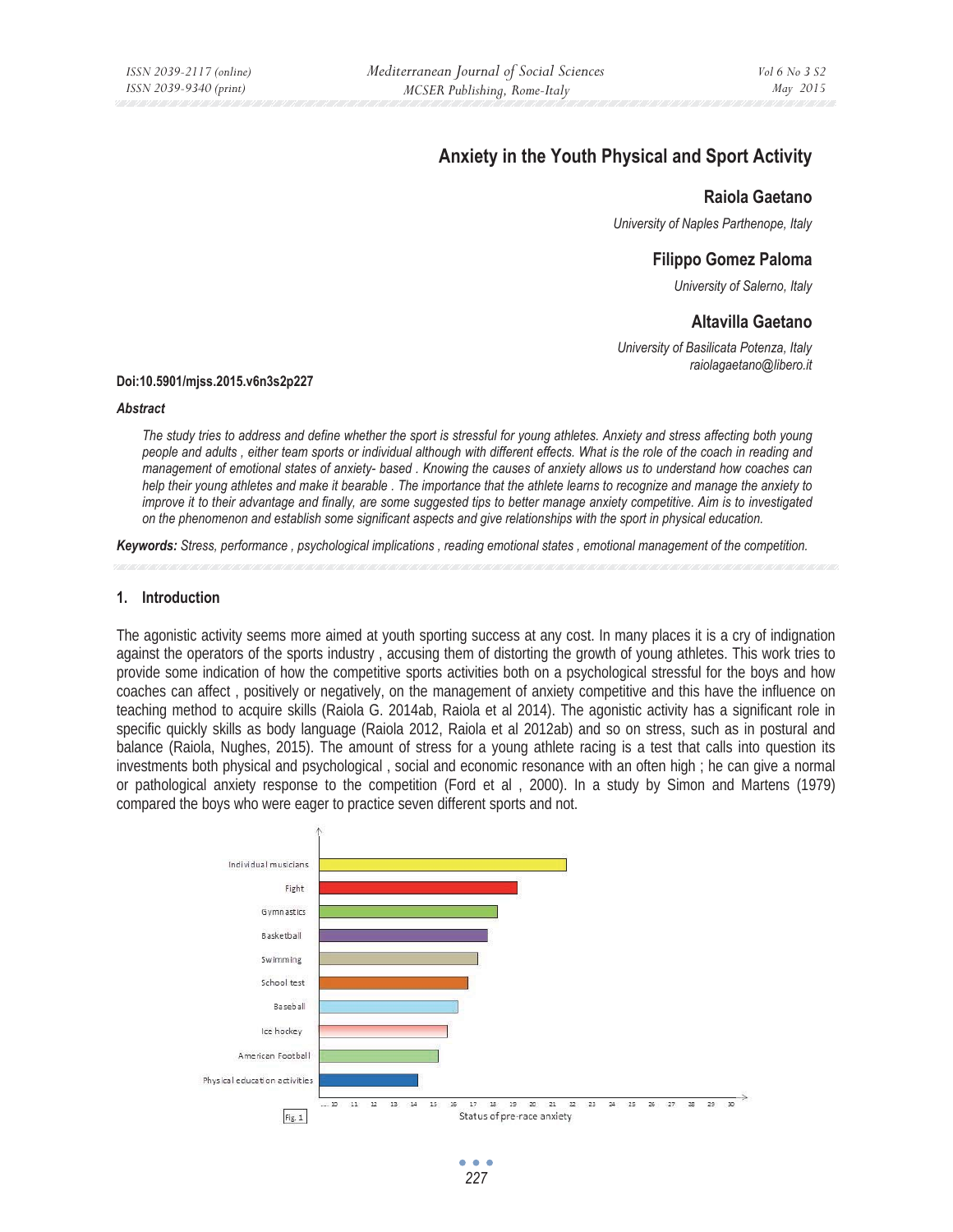The importance that the athlete learns to recognize and manage the anxiety to exploit it to their advantage and finally, are some suggested tips to better manage anxiety competitive. Physical education lessons are the ideal context to study every aspects on the sport because the specific sample that are significantly of population (Di Tore et al 2012, Gaetano, 2012ab, Gaetano et al 2014). The aim is to investigated on the phenomenon and establish some significant aspects and give relationships with the sport in physical activity (Raiola, Tafuri, 2015).

# **2. Method**

Taking reference in a search of Simon and Martens (1979) It was compared to the anxiety felt during the practice of these different sports with anxiety determined during a test at school, from participation in the physical education activities and during a musical performance . Simon used a psychological scale to detect different emotional states of the young performers at a precise moment of the performance.

## **3. Results**

The results clearly indicate that they are not young athletes to have a high state of anxiety , but the soloist musicians. The sports activities that gives more anxiety are: fighting and gymnastics, both individual sports . Comparing , then , all team sports with individual ones we have seen that young athletes involved in individual sports were significantly more anxious than others. This has been demonstrated by other studies ( Flowers, Ross et al., 2002) , or that athletes in individual competitions reported higher levels of anxiety compared to athletes who compete in team events .

# **4. Discussion**

The percentage of children for whom the sport is too high stress is significantly lower ; in fact, it seems that the youth athletic activities cause more stress to the coaches that the athletes themselves. Although only a small percentage of kids are stressed out from competitive sports , it is important that coaches are able to identify the anxiety-inducing signals . It is fairly easy to recognize those athletes who show signs of anxiety and nervousness, such as nail biting , go to the bathroom systematically before each competitive event or show contract in the face. The reading of emotional states on the part of coaches is not always so simple. Often, in fact , they are so concerned about the preparation of the same by not capture these signals by their athletes. This inability may have practical implications ; because if the coaches are not able to grasp these were anxious of their young athletes certainly will not be even able to help them, in order to be able to obtain optimal levels of activation and motivation. Therefore the involvement is likely to be disorganized and accompanied by frustration, fear or depressed feelings (Yli-Piipari S. et al., 2009).



(From Flow: the psychologic of optimal experience)

The challenge for the coach is to discriminate what could be the right level of activation for the player : to achieve and maintain it neither too high nor too low, before and during the game. The communication skills of the coach, affects very anxious about the state of the players : we must show calm, talk quietly , do not overemphasize the race, without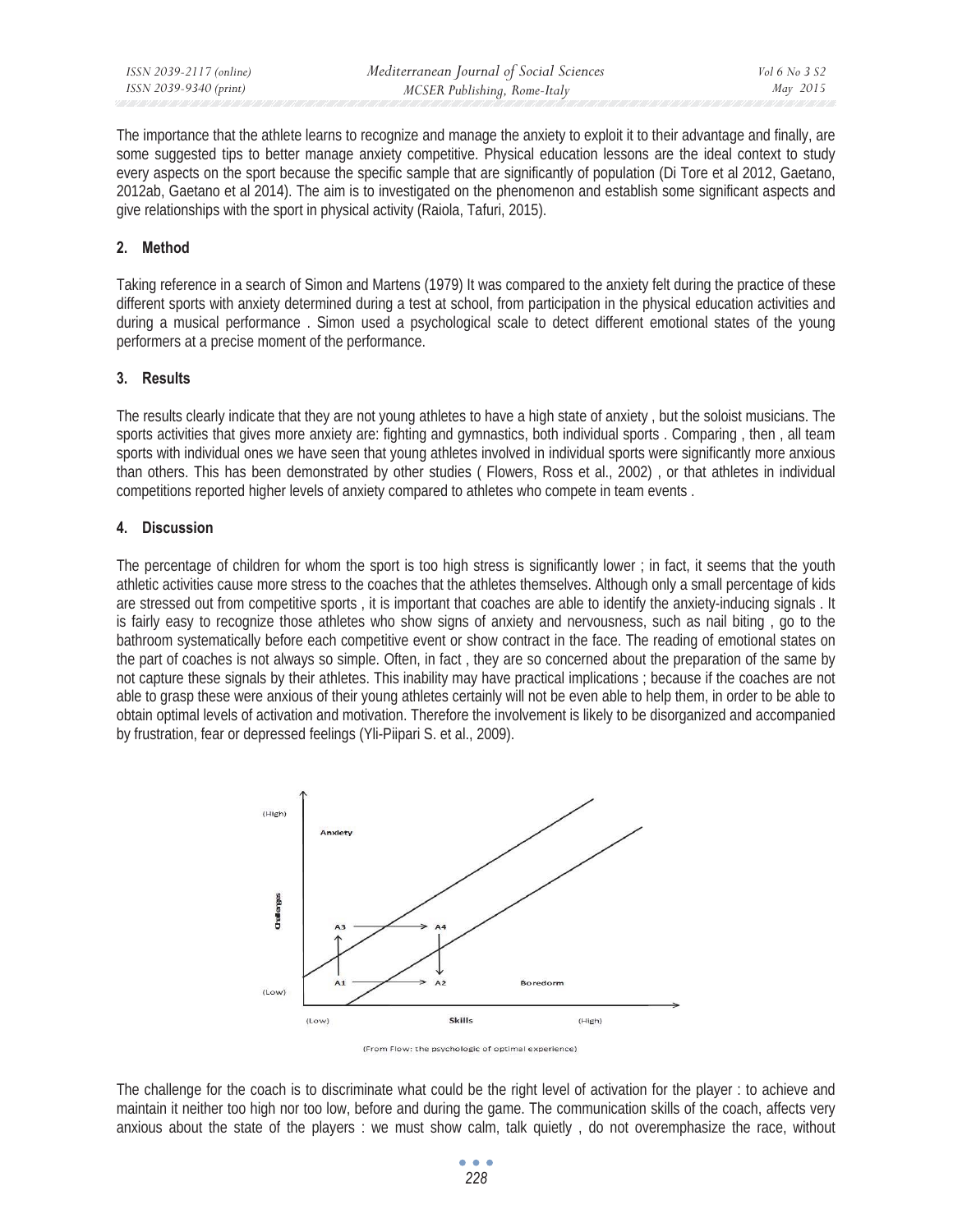| ISSN 2039-2117 (online) | Mediterranean Journal of Social Sciences | Vol 6 No 3 S2 |
|-------------------------|------------------------------------------|---------------|
| ISSN 2039-9340 (print)  | MCSER Publishing, Rome-Italy             | May 2015      |

forgetting the importance of the event. As expressed by the coach in the locker room , players will derive the forces to prepare for the race (Altavilla et al. 2014abc). The same happens during the game (eg in time-out of the basket)

The literature on this issue indicates that coaches should be educated to understand that train individuals and teams , and if they are able to identify the athlete anxious , you should know what to do to help him. It should first of all know the anxiety and stress , the causes of anxiety and competition strategies to contain it.

Anxiety is one of the most common psychological states experienced by individuals , which shows a state of agitation individual characterized by fear , nervousness , worry or panic. Stress, however, is a non-specific response activation shown when the body is faced with a need to adapt to new or unexpected disorganizing ; but stress can also assume a meaning unpleasant when it is produced in a way too intense and / or for long periods of time and / or is not accompanied by responses sufficiently effective .

We can distinguish two types of stress , one positive and one negative eustress called, distress called. Stress is correlated with individual characteristics of the athlete : for example, high anxiety on a competitive basis, associated with low self-esteem and poor intrinsic motivation can have a negative impact . Too intense and prolonged stress causes burn-out - a result not so much of stress, but that feeling of hopelessness (loss of hope) and be no way out (Lazarus , 1991).

The pre-game anxiety is influenced by many variables such as the context in which the sporting event is taking place , the subjective evaluation of the event and the personality of the athlete.

- There are at least two causes that produce anxiety :
- 1 The uncertainty of the outcome of the game
- 2 The importance we attach to the outcome of the game

Young athletes do not feel able to be able to get a positive result in that situation more competitive and is attributed to the result of a given importance and the higher will be the state of anxiety. The coaches with his parents and classmates can make you feel young athletes insecure about their social status or in relation to their importance in the team.

A negative value judgment can lead to low self-esteem and increase anxiety , instead of receiving a positive judgment is psychologically strategic , not just for the account that will be of himself, but also to enhance its position within the group and compared to the other.

The best way to help our young athletes under stress is propose the objectives pursued and controllable to the competition. Is widely believed that the sport itself as the ultimate goal victory inevitable cause psychological repercussions more than any other factor. In fact, in any sporting competition the final victory depends on many factors , the behavior of all the teammates, the referees , the behavior and choices of the coach, but also by chance. And possible, therefore , to suggest the athletes to set itself objectives linked to the performance that can control and achieve. The presence of moderate levels of anxiety takes on a positive connotation because it creates motivation and mobility of personal energies , however if it reaches high levels it becomes blocker , preventing activate effectively all the resources at his disposal.

## **5. Conclusions**

Overall, the majority of the literature finds that the experience of stress impairs efforts to be physically active (Stults-Kolehmainen M.A., Sinha R., 2014). Giving importance , above all, the mental and physical development and enjoyment of the children greatly increases the chances that they are not stressed, and anyway , they can better withstand stress. This depends very much on whether the family , coaches and fellow judge them positively independently by the results achieved . Instead , the boys who perceive their sporting successes also determine their value , they will risk affecting their performance every time you face a major athletic competition . Many coaches, and others, believe that most of the sporting successes depend on psychological factors . In fact , not infrequently happen to see the performance of teams or athletes technically very gifted and athletically, short of their potential . The performance of an athlete to optimize them , even from the perspective of cognitive - emotional , require the preparation of a program of psychological strategies in individual situation , with monitorable targets and achievable (Raiola 2015abc) , taking into account the needs competitive individual and that it is a function of Scaleable course of training and competitions (Ntoumanis , 2001). Finally, it has now been shown that , if the sport is practiced without excesses and regularly, can prevent and relieve the symptoms of anxiety and stress ; because it helps to relax muscle tension and thus facilitates sleep.